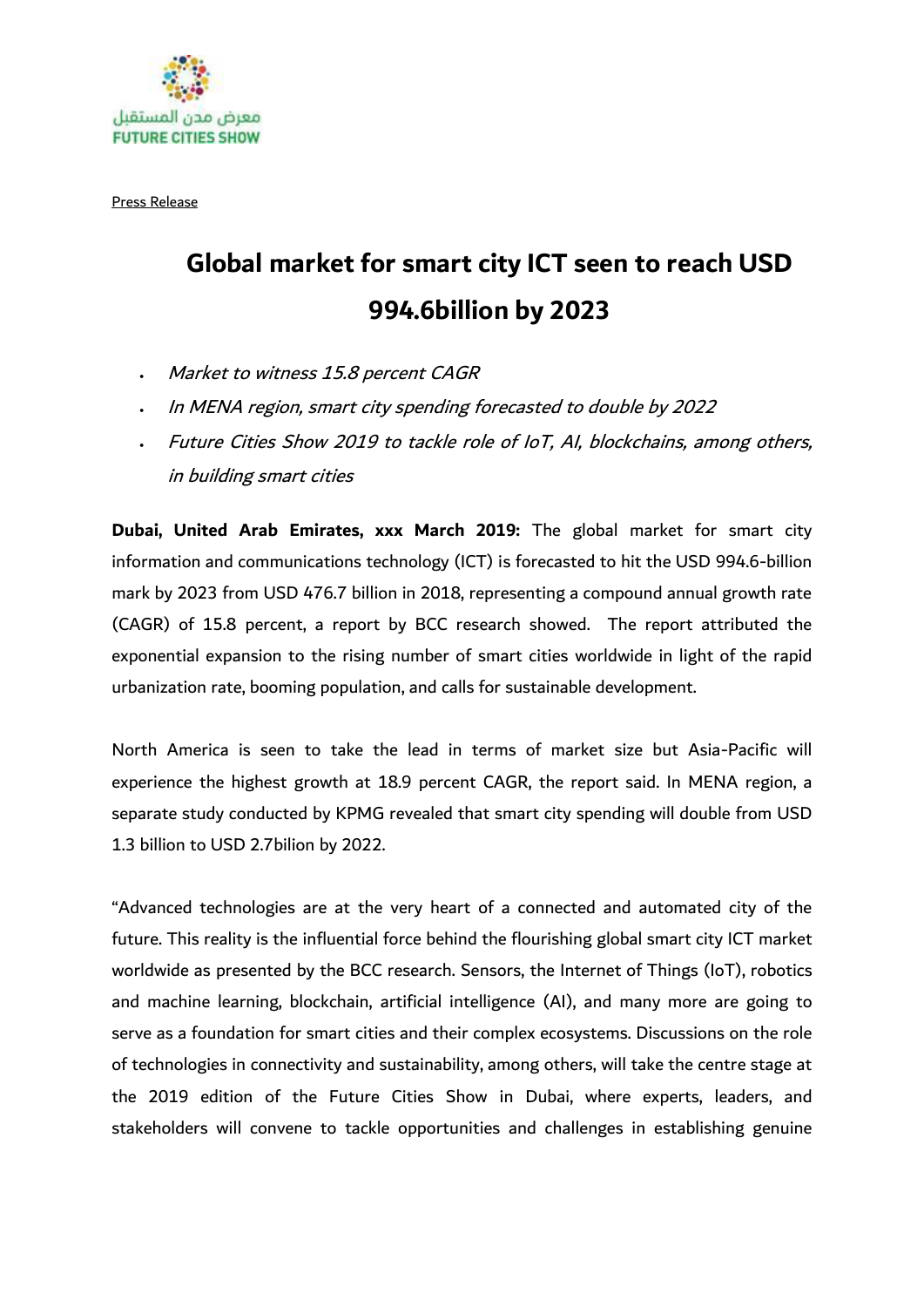

smart cities," said Dawood Al Shezawi, President of Strategic Marketing and Exhibitions, the organiser of the Future Cities Show.

The show's third edition will take place from  $8<sup>th</sup>$  to  $10<sup>th</sup>$  of April 2019 at the Dubai World Trade Centre under the theme 'Propelling Globalization through Digital Transformation'.

Geospatial and 5G technologies as well as virtual reality and augmented reality will also play a role in enabling the growth of smart cities and are seen as fundamental backbones of smart city projects.

Al Shezawi said: "These advanced solutions will be used for waste management, intelligent lighting, parking and traffic control, pollution monitoring, and efficient public transportation system. The possibilities are simply endless. We have to continue our dialogues to ensure that we are harnessing the full potentials of new technological innovations available today. If technologies are properly utilized, the benefits are going to be enormous."

Barcelona, one of the world's best smart cities along with Singapore and London as per the report of Philips Lighting released in 2018, is said to have been reaping the benefits of deploying IoT solutions. According to the report, the implementation led to the creation of an estimated 47,000 jobs, savings of **EUR** 42.5 million on water, and increased revenues of **EUR** 36.5 million a year through smart parking fees.

Future Cities Show will focus on five leading future city solutions, namely AI, blockchain, smart infrastructure, smart mobility, and sustainability. It will also provide a platform to ensure that the latest technological projects will have the opportunity to secure medium- to large-scale investments. In addition, the show will highlight the achievements and plans of its host city, Dubai, such as Dubai 10X Initiatives set by H.H. Sheikh Mohammed bin Rashid Al Maktoum, UAE Vice President, Prime Minister and Ruler of Dubai.